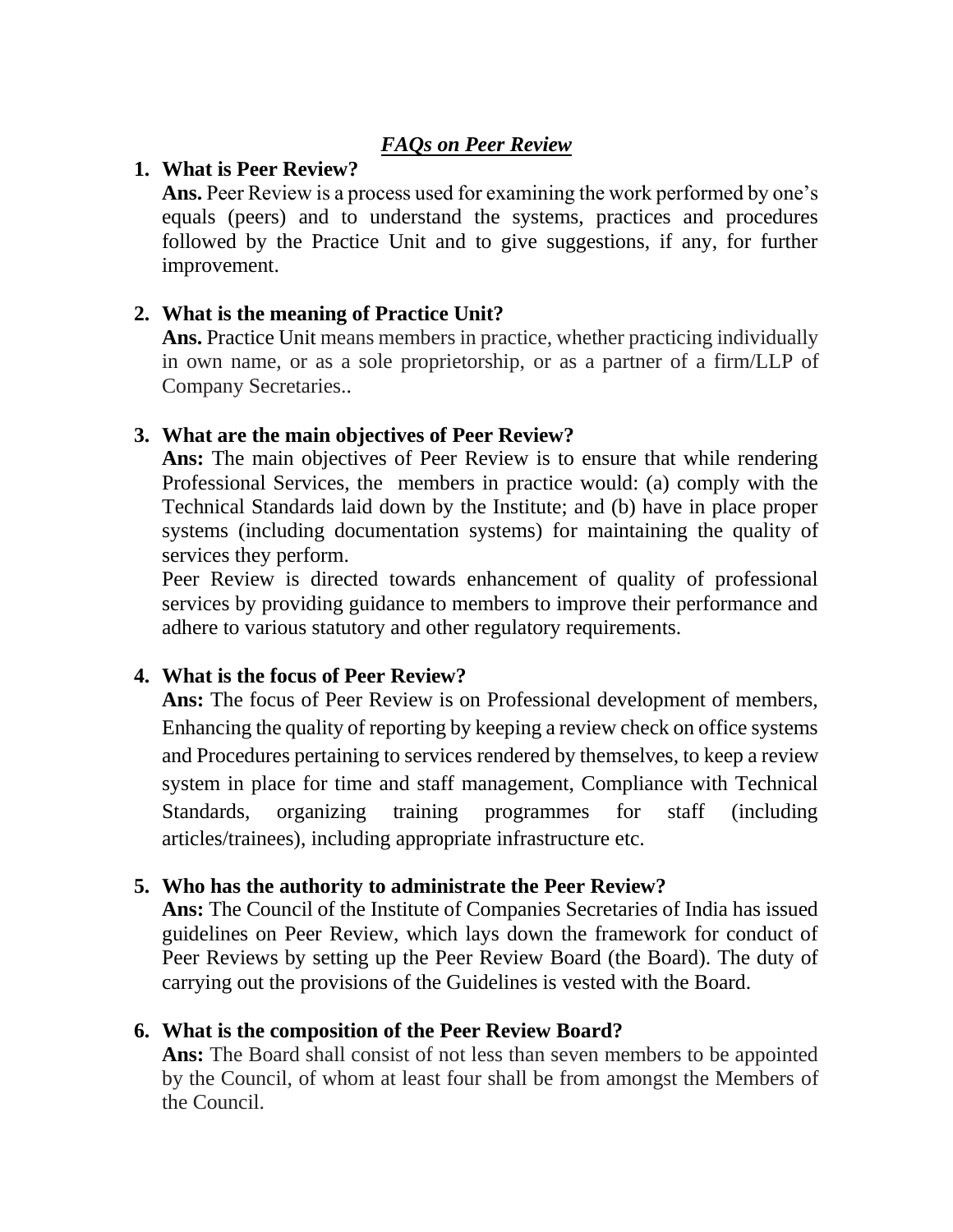# **7. What are the Power of the Peer Review Board?**

**Power of the Board - The Board shall exercise such powers as provided in** these guidelines for the purpose of discharging its duties under the provisions of these guidelines.

The duties of the Board shall include:

- To call for information from Practice Units in such form, as it deems fit.
- To maintain a panel of Peer Reviewers.
- To define the terms of appointment of the Reviewers.
- To send a Panel of Peer Reviewers to the Practice Unit and allow them to choose any one Reviewer from the panel so forwarded.
- To examine the aspects of basis of selection of records pertaining to the services in terms of the appropriate Technical Standards.
- To arrange for such training programs for Reviewers and orientation programmes for practice unit as may be deemed appropriate;
- To prescribe the system, practice and procedure to be observed in relation to Peer Review; and on considering the Report of a Reviewer, to do any or all of the following:
	- o To issue recommendations to the Practice Unit;
	- o To order a further Peer Review to be carried out;
- After considering the report of the Reviewer and compliance of recommendations by the Practice Unit, wherever deemed appropriate by the Board, to issue Peer Review Certificate.
- To guide the members on best practices on Peer Review.
- Such other action(s) as may be necessary for the fulfilment of these Guidelines.

#### **8. What are the practice areas covered under the scope of Peer Review? Ans.** The Review would be in respect of the following services:

- 1) Annual Returns Certified/Signed under Companies Act, 2013
- 2) Certificates Issued under Regulation 40 (9) of SEBI (LODR) Regulations, 2015
- 3) Secretarial Audit Reports issued Section 204 of the Companies Act, 2013 / Regulation 24A of SEBI (Listing Obligations and Disclosure Requirements) Regulations, 2015
- 4) Annual Secretarial Compliance Reports under SEBI (LODR) Regulations, 2015
- 5) Internal Audits under Section 138 of the Companies Act, 2013
- 6) Audit Reports issued under Clause 76 of SEBI (Depositories & Participant Regulations) 2018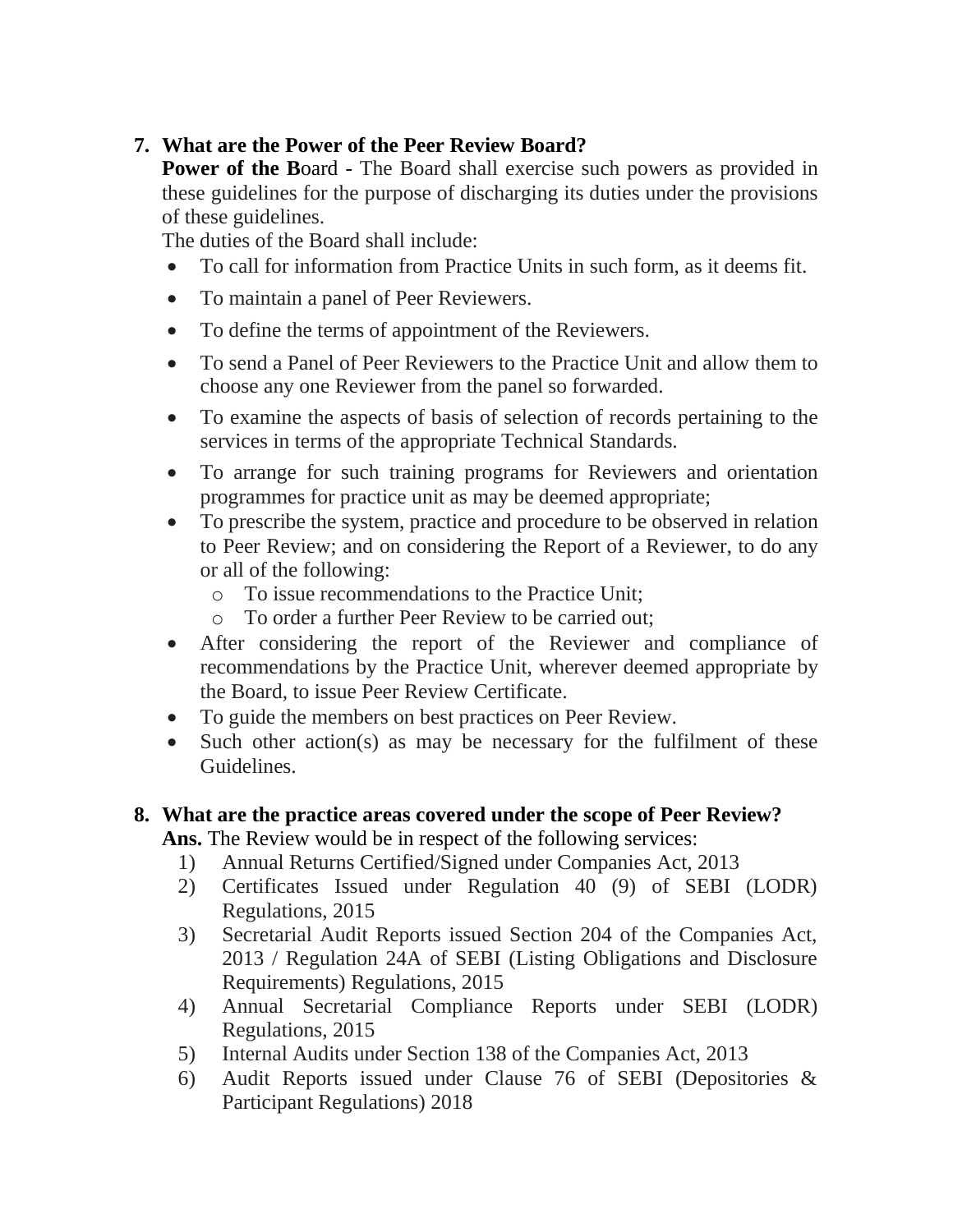- 7) Certificate issued under Regulation 56 of LODR Regulation 34(3) read with Schedule V, Para C, Clause (b) (i)
- 8) Compliance Certificates issued under Clause E, Schedule V of SEBI (LODR) Regulations, 2015
- 9) Internal Audit of Registrar and Share Transfer Agent (RTA) under SEBI Circular No. SEBI/HO/MIRSD/CIR/P/2018/73
- 10) Internal Audit of Credit Rating Agencies under SEBI Circular No. SEBI/MIRSD/CRA/Cir-01/2010
- 11) Issuance of Internal Audit Certificate for operations of the Depository Participants
- 12) Half yearly bank due diligence certificates issued
- **9. Records of how many years are subject to Peer Review by the Reviewer? Ans:** The Engagement records of immediately preceding financial Years shall be subject to peer review.

#### **10.What does mean by Technical Standards?**

**Ans**. Technical Standards - Mean and include:

- Auditing Standards issued by the Institute of Company Secretaries of India
- · Compliance of the Guidance Notes issued by the Institute of Company Secretaries of India which are applicable in the context of the specific engagements being reviewed.
- · Compliance of the provisions of the various relevant Statutes and/or Regulations, which are applicable in the context of the specific engagements being reviewed; and
- · Notifications/Directions issued by the Council of Institute of Company Secretaries of India

# **11.What are the advantages of the Peer Review to the Practice Unit (PU)?**

**Ans.** It is expected to

A)enhance the quality of Attestation and Audit Services.

B)enhance credibility and provide competitive advantage.

C)provide a forum for Guidance and knowledge sharing.

Apart from this, a Peer Reviewed Unit is entitled to get additional of 5 Secretarial Audits / Annual Secretarial Compliance Reports, per partner / PCS.

# **12.(A) How are the Practice Units to be Peer Reviewed, selected?**

**Ans.** The Practice Units for Peer Review are selected on the following basis:

• Random selection from software designed for the purpose;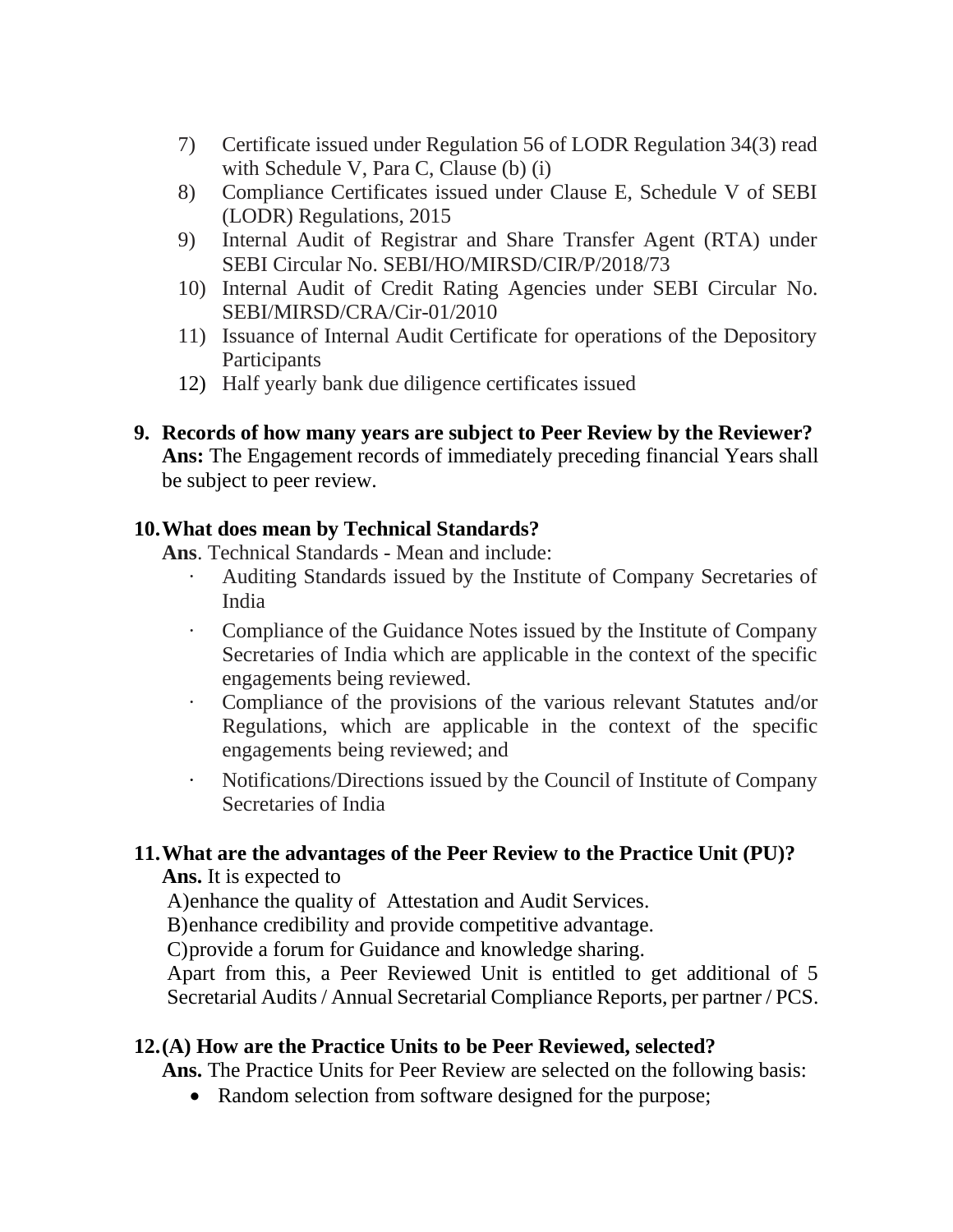- Voluntarily request by the Practice Unit;
- Mandated on the Instructions of Government / Regulators / Statutory Bodies;
- Recommendation of the Board of discipline or Disciplinary Committee of ICSI / Quality Review Board / Council of ICSI;

Any other criteria as may be decided by Peer Review Board / Council of ICSI.

# **(B) Can I apply on voluntary basis to get my firm Peer Reviewed? Ans.** Yes.

### **(C) Can any of my clients ask the Institute to get me peer reviewed? If yes who would bear the cost of Peer Review in this case.**

**Ans.** Yes, the client can ask Board to get the Practice Unit Peer Reviewed and the cost of Peer Review shall be borne by the client in this case.

# **13.How much will it cost me to get Peer Reviewed?**

**Ans.** You shall pay to the Peer Reviewer, a fee of Rs. 10,000/- (inclusive of GST, TA/DA and any out of pocket expenses) or an amount as may be prescribed by the Peer Review Board from time to time. In case Reviewer has to conduct second review, the same rate would apply to the second review also. Each Branch/office under Review would be considered separately.

# **14.To whom shall the fee for Peer Review be paid?**

**Ans**. The cost of Peer Review shall be paid by the PU directly to the Reviewer within 30 days from the receipt of Invoice raised by the Peer Reviewer. The said payment of Honorarium shall be paid to the Reviewer by crossed account payee cheque/Demand Draft/NEFT/RTGS/IMPS or any other electronic mode.

# **15.If I have been Peer Reviewed can I disclose this on my website?**

**Ans.** Only the fact of being Peer Reviewed can be stated. However, neither the Certificate nor the Peer Review Report may be display on the website.

# **16.Who can become a Peer Reviewer?**

**Ans.** Any member of the Institute who fulfills the following criterion may apply to be empanelled as a Peer Reviewer-

(a) possesses at least 10 years of post membership experience

(b)is currently in practice as a Company Secretary.

Members who are willing to get themselves empanelled as a reviewer may, after fulfilling the above criteria apply at any time in the prescribed form. The Empanelment form can be downloaded from the Institute's website i.e., www.icsi.edu or below mentioned link can also be followed for the same: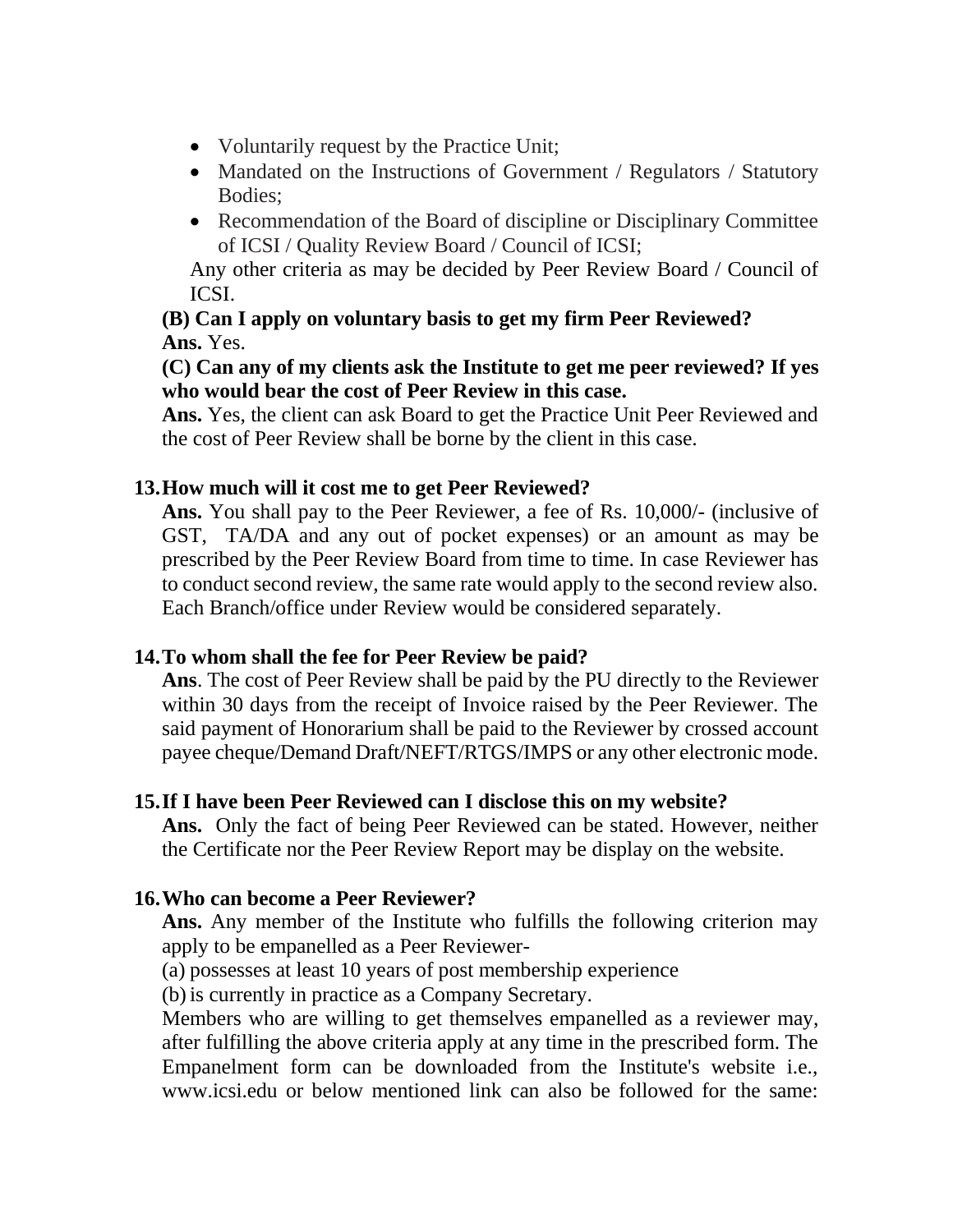[https://www.icsi.edu/media/webmodules/Peer%20Reviewers%20Empanelme](https://www.icsi.edu/media/webmodules/Peer%20Reviewers%20Empanelment%20form.pdf) [nt%20form.pdf](https://www.icsi.edu/media/webmodules/Peer%20Reviewers%20Empanelment%20form.pdf)

**17.Does getting empanelled as a Reviewer with Institute ensures the allotment of Peer Review work?**

**Ans:** No, because selection of Reviewer also depends on various other factors like experience, choices made by the PU, etc.

**18.Can a Reviewer refuse to accept/perform any Peer Review assignment allotted to him/her?**

Ans: Yes, the Reviewer can refuse to accept / perform the Peer Review assignment after giving a valid reason to the Board.

The refusal of assignments can be made on the following grounds:

- Conflict of Interest between the Reviewer and PU
- Ill Health
- Other work or pre-occupations
- Reviewer feels that he cannot act independently in that Firm/or with Reviewee due to past connections or so.

#### **19.Is Reviewer allowed to get assisted in the conduct of review?**

**Ans:** Yes. Reviewer is allowed to take assistance from any one Qualified Assistant. The Qualified Assistant should be member of the Institute and has undergone adequate training in the manner considered appropriate by the Board in terms of clause 15.1 of the Guidelines.

**20.What should be the basis of selection of the Number of service engagements to be reviewed?**

**Ans:** The Reviewer should select the initial sample size for Review on random basis from the complete list of service engagements of the PU. He can also select the sample on the basis of information given in the questionnaire of PU. Number of services to be reviewed depends upon the size of the PU, Total number of service engagements of PU during the period under review etc., as larger samples are not advisable and therefore, a balanced sample should be selected from the variety of samples in a way that overall performance of the PU can be marked.

**21.Will the information disclosed by me be kept confidential by the reviewer? Ans.** The Peer Reviewer is bound by Confidentiality Agreement with the Peer Review Board. If the Reviewer misuses the information disclosed by PU, he may be subject to disciplinary action by the Institute.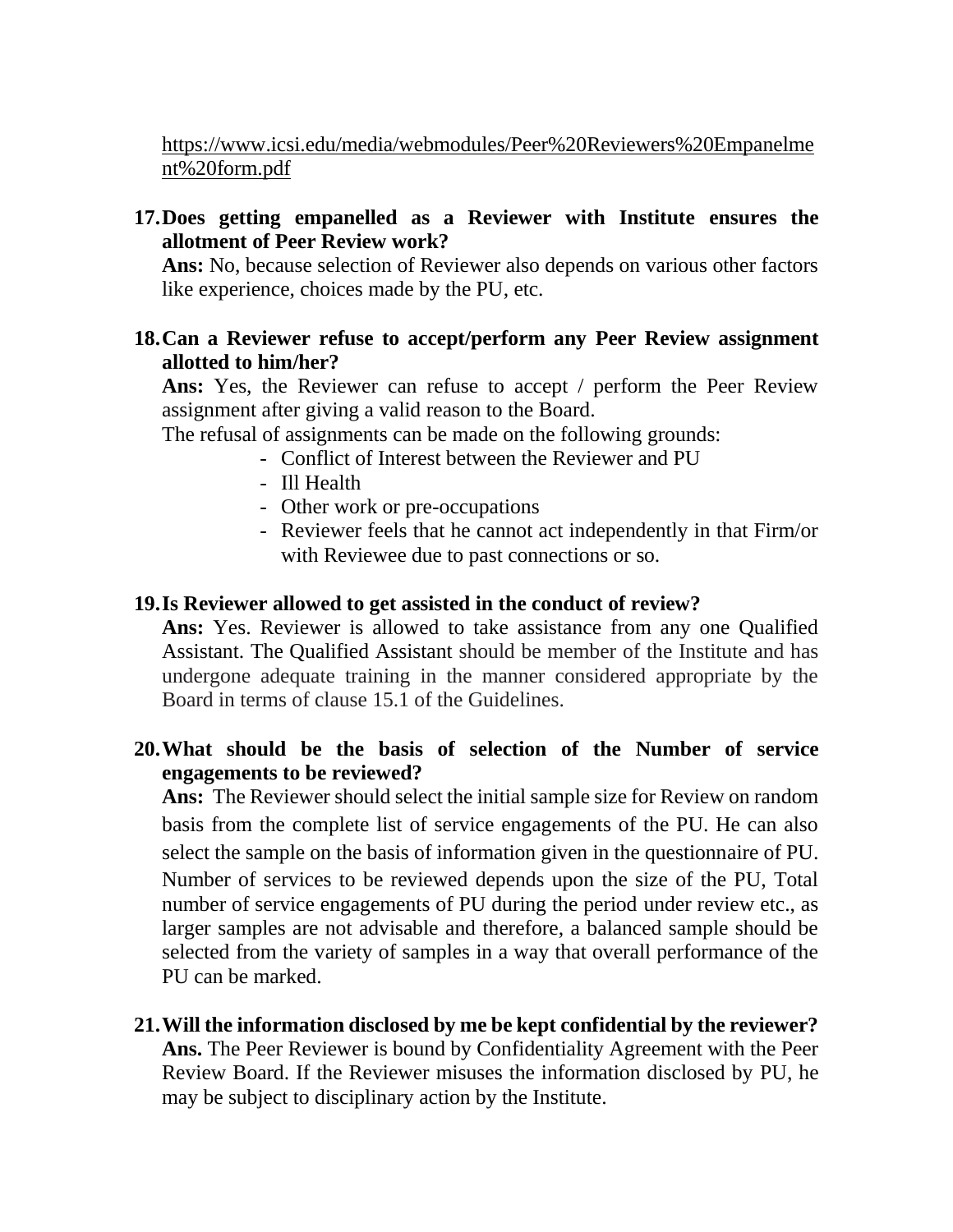#### 22.**On what matters should a Reviewer maintain working papers.**

**Ans**. The working papers should be maintained for:

- Working paper of the Review performed and his findings
- Deficiencies, if any, found in the policies and procedures of the PU or
- Any non-compliance prevailing in the PU

The aforesaid working papers must be preserved for a period as stipulated by the Board.

# **23.Is the Peer Reviewer exposed to any liability?**

**Ans.** The reviewer, by virtue of carrying out the peer review shall not incur any liability other than the liability arising out of his own conduct under the Code of Conduct under the Company Secretaries Act, 1980 and Regulations framed thereunder as well as under the relevant clauses of these Guidelines.

# **24.After the Peer review, is there any protection from disciplinary proceedings under the Code of Conduct?**

**Ans.** No. Peer Review is only a broad examination of the systems and procedures followed by the Practice Unit. The fact that you have been Peer Reviewed does not provide immunity from Disciplinary Action.

# **25.If I am selected for Peer Review, is it mandatory for me to offer myself for Peer Review?**

**Ans.** Yes

# **26.What are the Duties/Obligations of a Practicing Unit?**

**Ans:** The PU shall:

- Produce or give access to any records, documents considered relevant
- Provide full cooperation and assistance while the conduct of Peer Review
- Provide Explanation or any other information asked by the Reviewer
- Provide Accurate information in legible form and if Information provided is in any other language, then it should be translated in English, if requested by the Reviewer
- In case Reviewee has more than one office, and Reviewer has asked for Information kept/available at some other office or Branch office, he should be given access to those records also, without any delay or denial.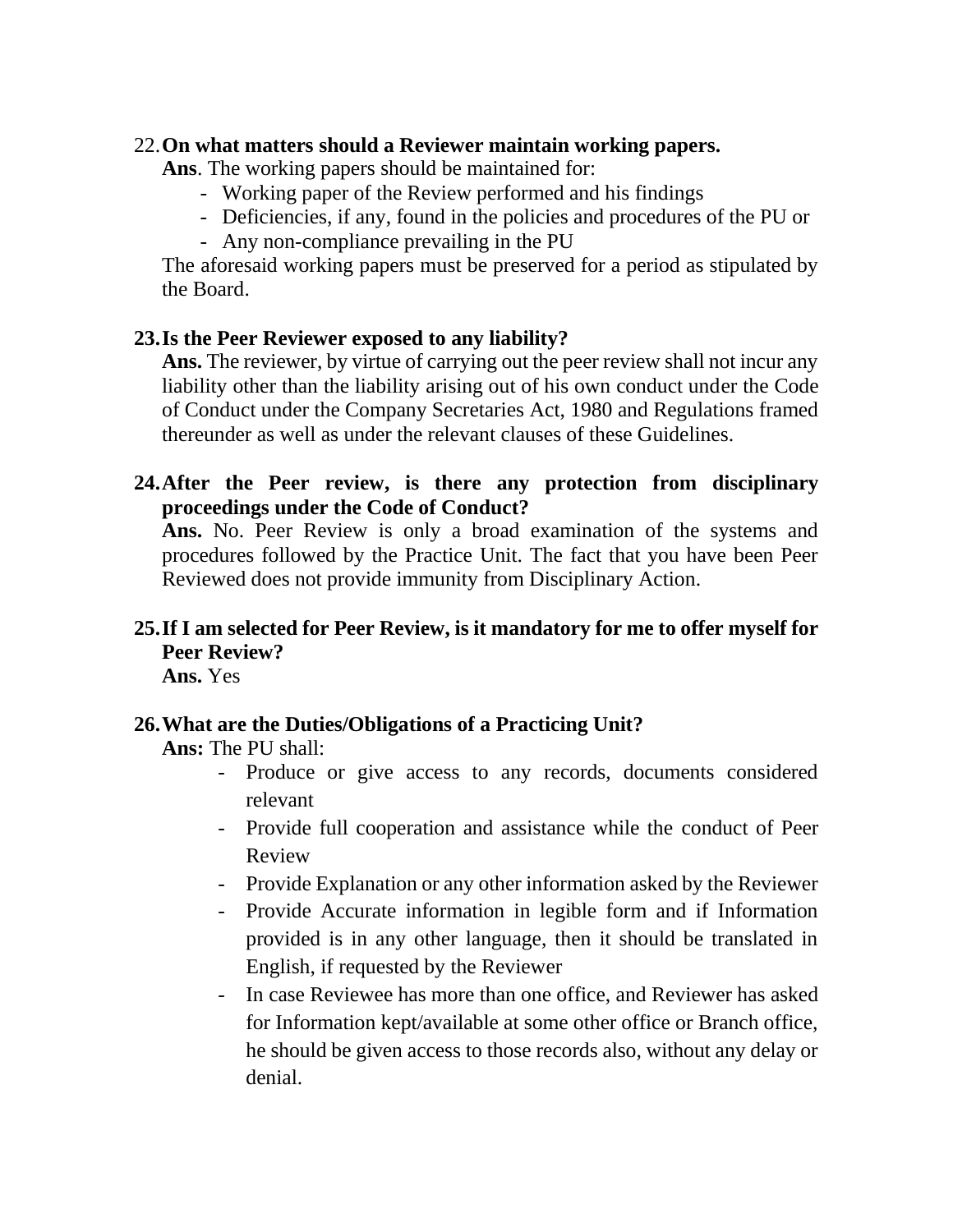- Reviewer has all right to examine, inspect or take abstract from documents or records.
- **27.Do I need to disclose the records of my clients to the reviewers or the Reviewer is allowed to visit the client(s)?**

**Ans.** No, you need not to disclose the records of clients and the Reviewer cannot visit or communicate to any of the clients of the PU.

#### **28.What are the basic components of a Reviewer's Report?**

**Ans:** The basic components of a Reviewer's Report are:

- Scope of Peer Review
- Reference to the quality control standards
- A statement indicating that the quality control is the responsibility of the reviewed firm
- Limitations if any on the review conducted
- A reference to the preliminary report
- Description of why modified report is required, instead of clean report

#### **29.What does clean Report means?**

**Ans:** Clean Report is a report that states that Reviewer is of the opinion that the PU is conducting its affairs in adherence to the Technical Standards as applicable to it.

# **30.Can a Reviewer give qualifications in his Review Report?**

**Ans:** Yes. Under following situations, a reviewer can qualify the report:

- Non-compliance with quality control policies and procedures.
- Any deficiency found in quality control procedures
- Non-adherence to Technical Standards
- No internal control systems prevail in the PU
- Current and permanent files were not maintained as per standards laid down
- No adequate training programmes were organized for staff

#### **31.What can be done if Reviewer wants to take the extracts of records or documents of the PU?**

**Ans:** Firstly, Reviewer in no circumstances, is allowed to take extracts or make copies of any document or records from the client's files reviewed by him or of any client's records acquired by him while conducting peer review, but he may have access to, or take the abstracts of the records and documents in order to carry out the review work at PU's office.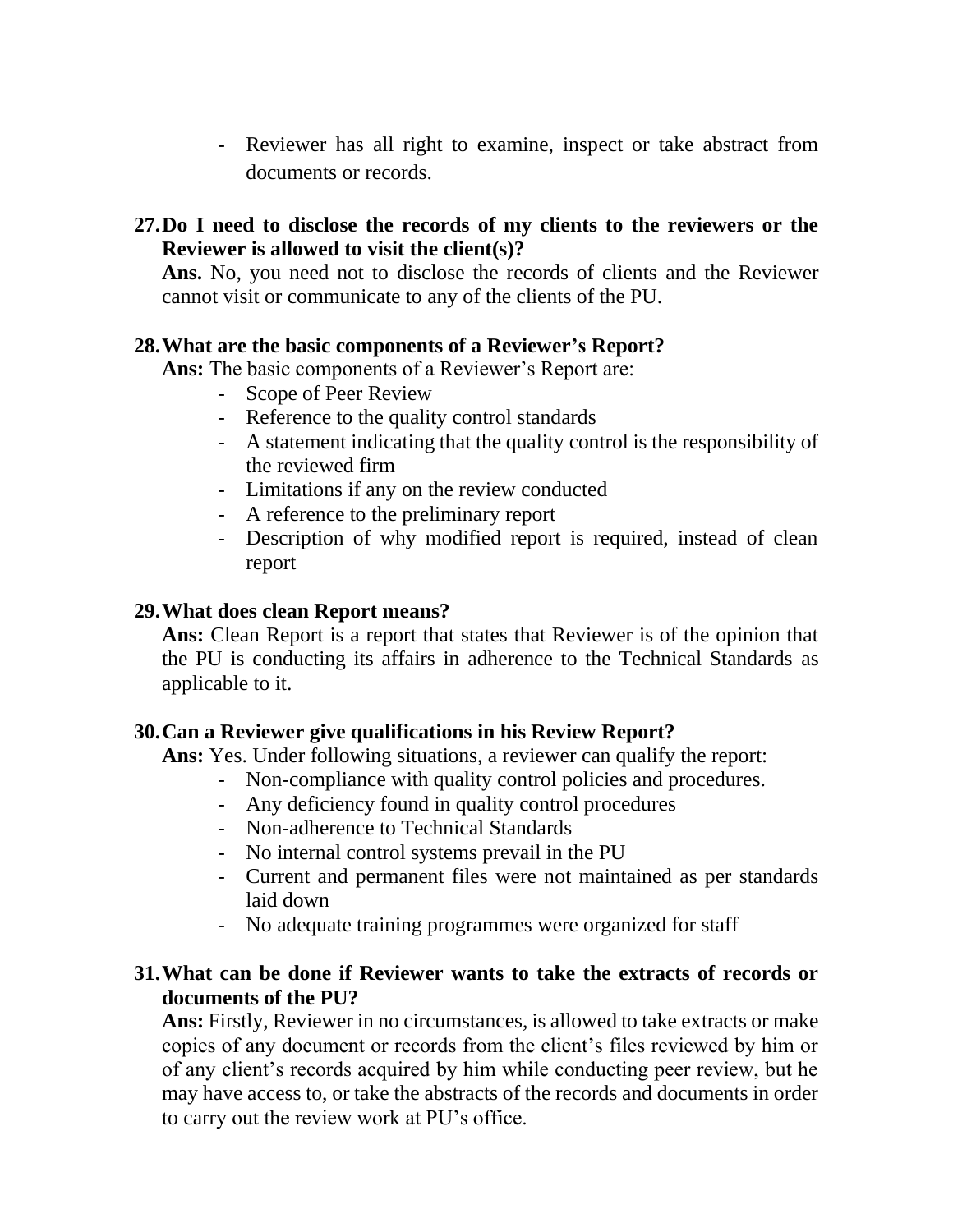In case, if Reviewer wants to take any document or record alongwith, PU should be aware that reviewer is not permitted to do so and can deny the same.

#### **32.What is the process of Reporting in Peer Review?**

**Ans:** The process of Reporting is as follows:

- Communication of Preliminary Report stating non-compliances, deficiency (if any) to PU for submissions or representations within a period of 15 days
- Reviewer submits the Final Report to the Board incorporating the findings with a copy to PU.
- The Board after it deems fit, issue Peer Review Certificate to the PU ,or, can make recommendations to PU concerned to adhere the Technical Standards; issue instructions to the reviewer to carry out, within such period (not earlier then 6 months), a further Peer Review; may specify in the instructions issued the matters that needs to be reviewed.

# **33.Will a Certificate be issued after Peer review?**

**Ans.** Yes.

# **34.What will the validity of Peer Review Certificate issued?**

**Ans.** The validity of the Peer Review Certificate is five years from the date of its issue.

However, in case the PU is being reviewed within two year of its incorporation, the validity shall be two years.

# **35.Will ICSI put up the names of the PU which have undergone PR on ICSI website?**

**Ans.** Yes

# **36.I have been Peer Reviewed once, will I be Peer Reviewed again?**

**Ans.** Yes, if the Peer Review Board so decides or upon expiring validity of the Certificate issued.

# **37.Can I choose my Peer Reviewer?**

**Ans.** The Peer Review Board would send you a panel of atleast three reviewers and you may choose any one name out of the panel sent to you.